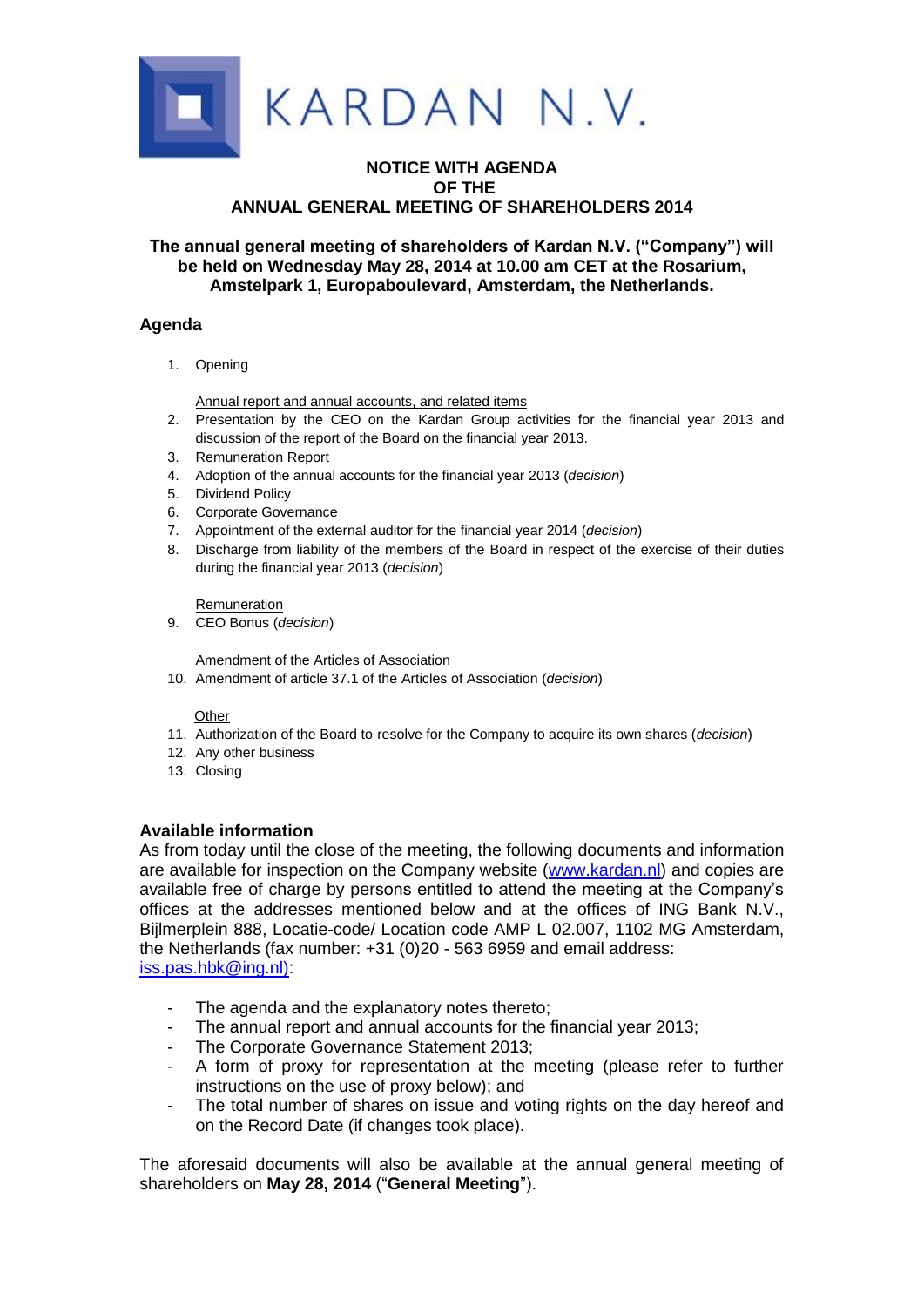

On April 16, 2014 the total number of shares Kardan N.V. outstanding is 111,848,583 ordinary shares and the number of voting rights is 110,680,989.

## **Registration**

In accordance with the statutory record date as set out in the Dutch Civil Code, those who are registered on **April 30, 2014** ("**Record Date**"), after the processing of settlements on that date, in one of the registers as mentioned hereinafter and who have given notice of their wish to attend the meeting, in accordance with the provisions below, will have the right to attend the General Meeting.

The registers, designated for registered shares, forming part of the collective depot ("*verzameldepot"*), are the registers administered by the institutions affiliated to Euroclear Netherlands ("*aangesloten instellingen*"). The register, designated for other registered shares, is the shareholders' register of the Company.

## **Holders of shares in the collective depot**

In order to obtain entry to the General Meeting and to be able to exercise the rights attached to shares forming part of the collective depot, the holders thereof must register by instructing their affiliated institution to - via ING Bank N.V. - provide the Company with a written declaration stating the name and the number of shares, which are and will be registered for the relevant shareholder on the Record Date. The written declaration is to be received by the Company at the address in the Netherlands mentioned below no later than **May 21, 2014, at 5:00 pm CET**. Any restriction in connection with the registration of the shares on May 21, 2013 will be lifted on the next trading day of the shares. The registration receipt ("*registratiebewijs*") provided to the shareholder by the affiliated institution will serve as an attendance card, which must be handed in upon entrance to the General Meeting.

## **Holders of other registered shares**

In order to obtain entry to the General Meeting and to be able to exercise the rights attached to other registered shares, the holders thereof must confirm their attendance in writing to the Company. Their registration is to be received by the Company at the address in the Netherlands mentioned below no later than **May 21, 2014, at 5:00 pm CET.**

## **Holders of securities at TASE**

Holders of beneficial rights to registered shares that are being traded on the Tel Aviv Stock Exchange ("**TASE**") are requested to contact their local bank or broker in Israel, to receive a "Confirmation of Ownership" on the Record Date and this Confirmation of Ownership is to be received at the address in Israel mentioned below no later than **May 21, 2014, at 5:00 pm (local Israeli time).** For more information about the procedure for the holders of beneficial rights to registered shares that are being traded on TASE please contact Mrs. Ayelet Weller, the Company's Secretary in Israel, at the address in Israel mentioned below.

## **Proxy**

Shareholders (and others entitled to attend the meeting) who wish to be represented at the General Meeting by a proxy holder shall register in accordance with what is stated above and shall deposit a written proxy dated after the Record Date (in the form as made available on the Company website), to be received by the Company in respect of (i) the holders of beneficial rights to registered shares that are being traded on TASE at the address in Israel mentioned below no later than **May 21, 2014, 5:00 pm (local Israeli time)** and (ii) all other shareholders (and all others entitled to attend